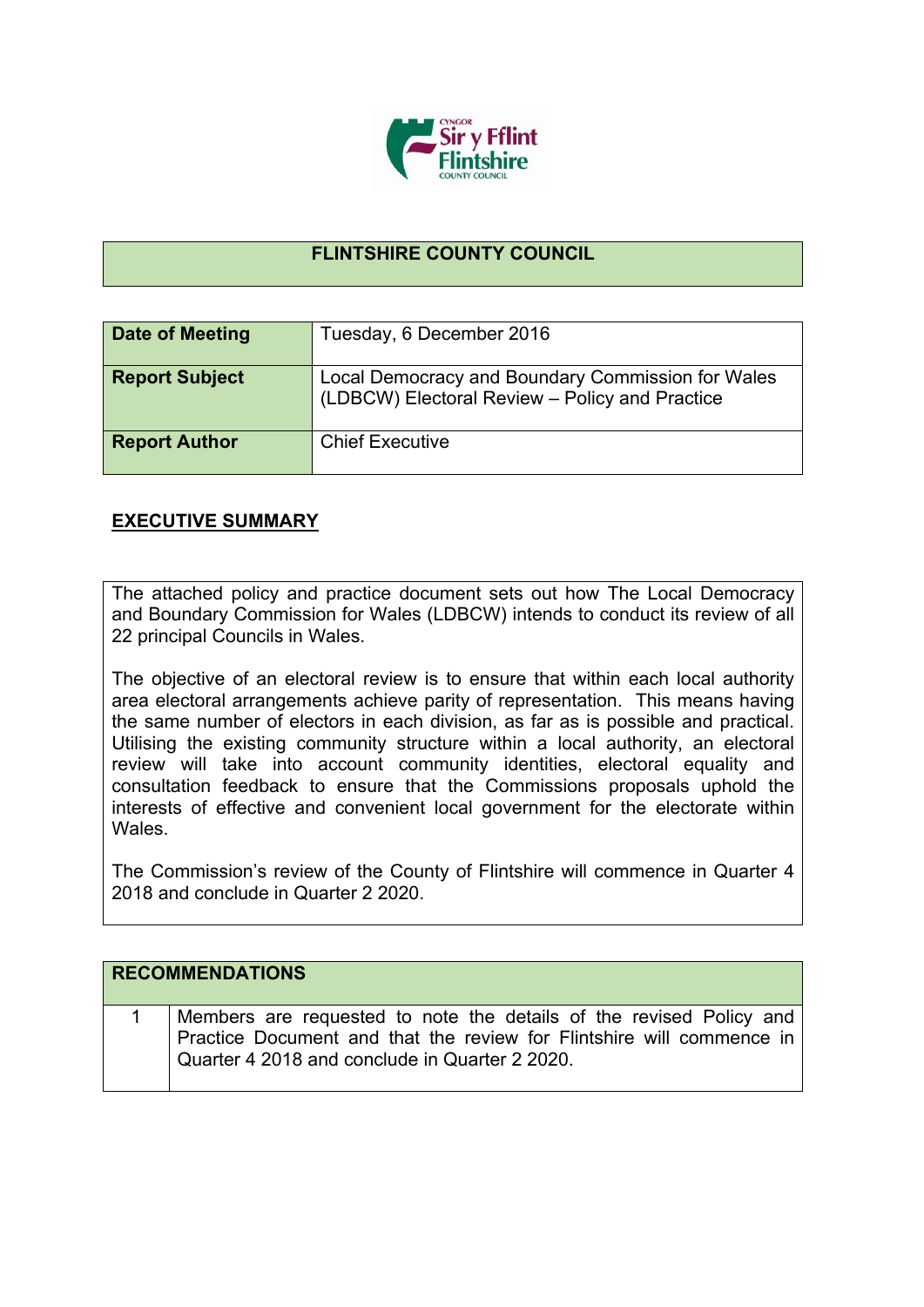## **REPORT DETAILS**

| 1.00 | LOCAL DEMOCRACY AND<br><b>EXPLAINING THE</b><br><b>BOUNDARY</b><br>COMMISSION FOR WALES (LDBCW) ELECTORAL REVIEW<br>POLICY AND PRACTICE DOCUMENT                                                                                                                                                                                                                                                                                                                    |
|------|---------------------------------------------------------------------------------------------------------------------------------------------------------------------------------------------------------------------------------------------------------------------------------------------------------------------------------------------------------------------------------------------------------------------------------------------------------------------|
| 1.01 | The Local Government (Democracy) (Wales) Act 2013 requires the<br>Local Democracy and Boundary Commission for Wales (LDBCW) to<br>publish a 10 year programme of electoral reviews.                                                                                                                                                                                                                                                                                 |
| 1.02 | In December 2013 the Commission published its first Electoral Reviews:<br>Policy and Practice document setting out the Commission intended<br>timetable for conducting the reviews of the 22 principal councils in<br>Wales, the Council Size policy; and, the policies and procedures that it<br>would apply in the conduct of the reviews.                                                                                                                        |
| 1.03 | In January 2014 the Commission on Public Service Governance and<br>Delivery reported to the First Minister recommending changes to the<br>make-up and operation of Welsh principal councils. Following this the<br>Commission suspended its electoral review programme.                                                                                                                                                                                             |
| 1.04 | On 23 June 2016 the Cabinet Secretary for Finance and Local<br>Government published a Written Statement asking the Commission to<br>restart its 10 year programme with a new prioritised timetable with an<br>expectation that all 22 electoral reviews be completed in time for the new<br>arrangements to be put into place for the 2022 Local Government<br>Elections.                                                                                           |
| 1.05 | The revised Electoral Reviews: Policy and Practice sets out the<br>Commission's intended timetable and approach for conducting the<br>reviews of Wales' principle councils.                                                                                                                                                                                                                                                                                         |
| 1.06 | As part of the review approximately three months prior to the planned<br>start of a review, Commission officials will meet with officers of the<br>Council.                                                                                                                                                                                                                                                                                                         |
| 1.07 | The Council will provide specific data including five year forecasts of<br>electorate. The requirements is outlined in the technical note attached in<br>Appendix 3.                                                                                                                                                                                                                                                                                                |
| 1.08 | The Commission has adopted a methodology to determine the number<br>of elected members appropriate for each council.  This is explained in<br>Appendix 2 - Council Size Policy. Flintshire has been given a category<br>allocation number 2 (Table 2). The Councillor to population ratio is<br>1:3,000 (Table 3). Our current divisions have electorates between 995<br>and 4,519. The 'target' number of Councillors determine for Flintshire is<br>63 (Table 5). |
| 1.09 | The assessment and timetable for the programme of reviews can be<br>found in Appendix 1. The Commission's review of the County of<br>Flintshire will commence in Quarter 4 2018 and conclude in Quarter 2<br>2020.                                                                                                                                                                                                                                                  |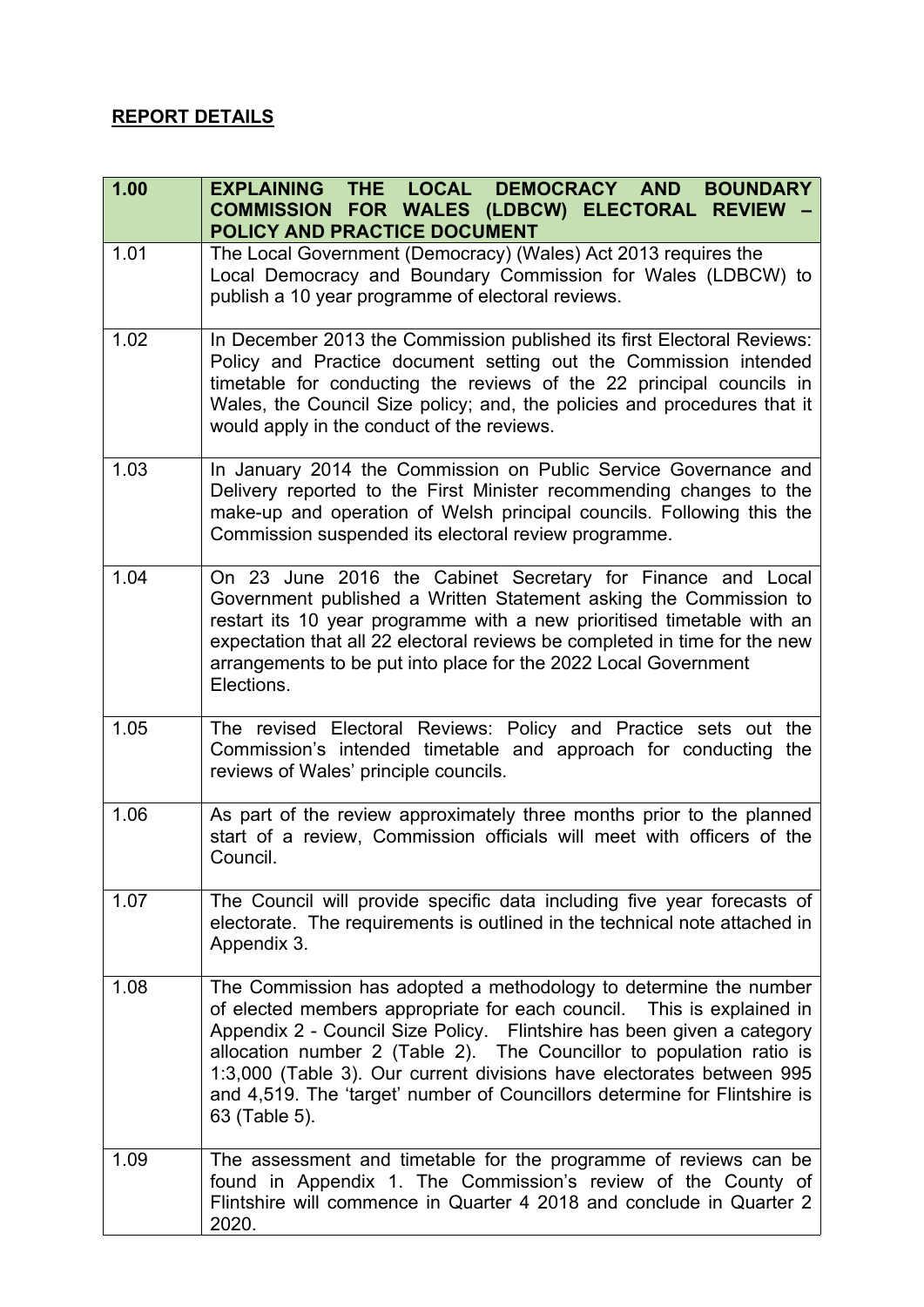| 2.00 | <b>RESOURCE IMPLICATIONS</b>                                    |
|------|-----------------------------------------------------------------|
| 2.01 | There are no specific resource implications within this report. |

| 3.00 | <b>CONSULTATIONS REQUIRED / CARRIED OUT</b>                                                                               |
|------|---------------------------------------------------------------------------------------------------------------------------|
| 3.01 | The Commission will consult with all members of the Council, Town and<br>Community councils and other interested parties. |

| 4.00 | <b>RISK MANAGEMENT</b>                                                                   |
|------|------------------------------------------------------------------------------------------|
| 4.01 | No risk management issues have been identified during the preparation of<br>this report. |

| 5.00 | <b>APPENDICES</b>                                                                                                                                                              |
|------|--------------------------------------------------------------------------------------------------------------------------------------------------------------------------------|
| 5.01 | Electoral Reviews: Policy And Practice Document 2016                                                                                                                           |
|      | Appendix 1 - Electoral Review Programme 2017: Assessment and<br>Timetable                                                                                                      |
|      | Appendix 2 - Electoral Reviews: Council Size Policy                                                                                                                            |
|      | Appendix 3 - Technical Note: Requirements for each principal area for the<br>provision of statistical data to the Local Democracy and Boundary<br><b>Commission for Wales.</b> |
|      | Appendix 4 - Written Statement by Mark Drakeford, Cabinet Secretary For<br><b>Finance and Local Government</b>                                                                 |

| 6.00 | LIST OF ACCESSIBLE BACKGROUND DOCUMENTS                                                                                                                                                                                                                                                                                  |
|------|--------------------------------------------------------------------------------------------------------------------------------------------------------------------------------------------------------------------------------------------------------------------------------------------------------------------------|
| 6.01 | Electoral Reviews: Policy and Practice document (March 2012)<br>Consultation Paper on Council size (May 2012).<br>Preferred Methodology Consultation Paper (March 2013)<br><b>Contact Officer:</b> Lynn Phillips, Team Leader - Democratic Services<br>Telephone: 01352 702329<br>E-mail: lyn.phillips@flintshire.gov.uk |

## **7.00 GLOSSARY OF TERMS**

| 7.01 | Local Democracy and Boundary Commission for Wales: The role of             |
|------|----------------------------------------------------------------------------|
|      | the Commission is to keep under review all local government areas in       |
|      | Wales, and the electoral arrangements for the principal areas, and to make |